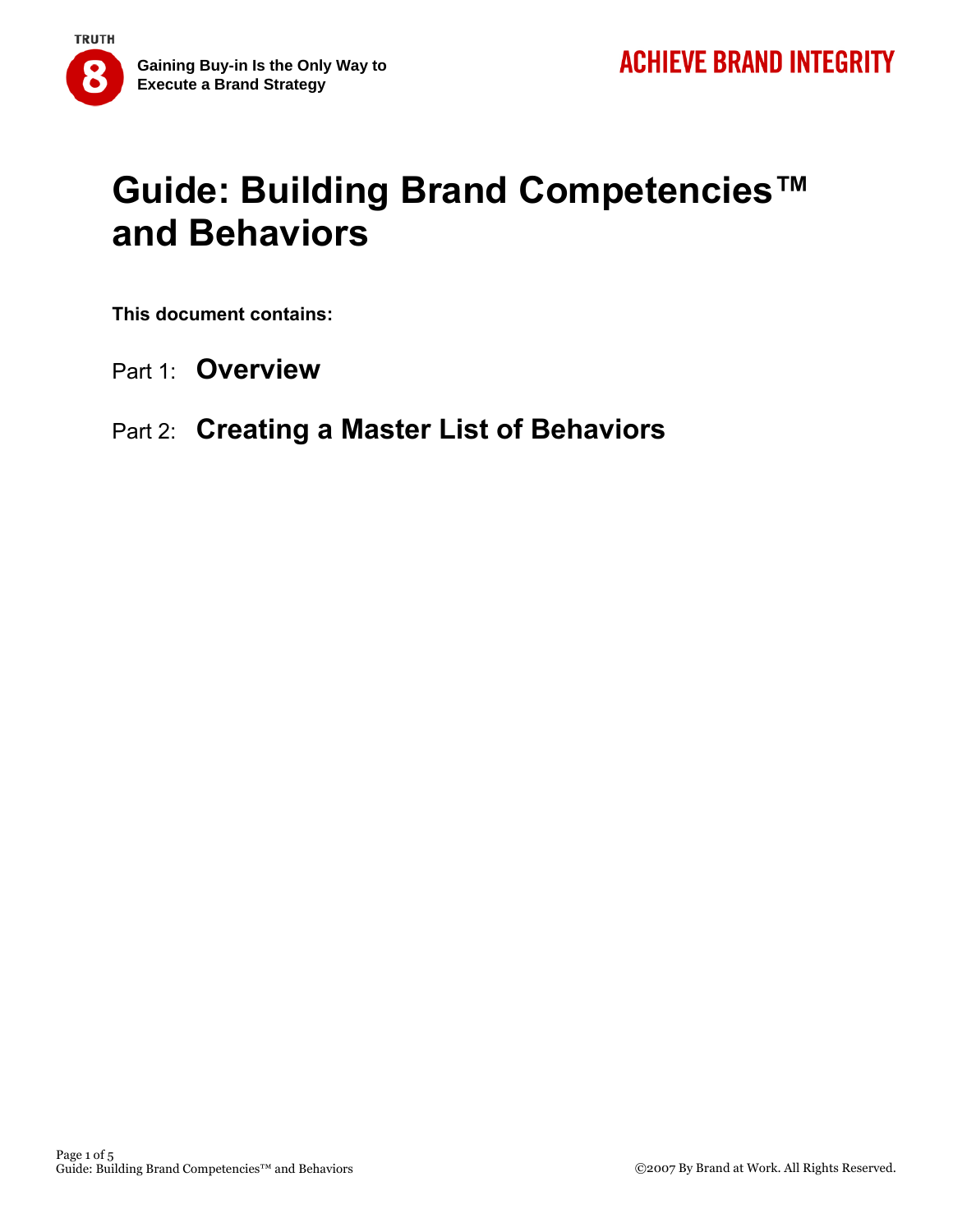

**Gaining Buy-in Is the Only Way to Execute a Brand Strategy** 

# **ACHIEVE BRAND INTEGRITY**

### **Consent to Terms**

Your use of the Guide to Building Brand Competencies™ and Behaviors ("Guide") is subject to these Terms of Use ("Terms"). Please read them carefully. By using this Guide, you agree to be bound by these Terms. If you do not agree with, or cannot abide by these Terms, please do not make any use of this Guide. These Terms may be modified at any time at our discretion by posting the modified Terms on the Brand Integrity Web site. Use after any posting will constitute your agreement to abide by the modified Terms.

### **Copyrights**

The content of this Guide is protected by U.S. and international copyright laws. You may not use, reproduce, distribute, transmit, or display any copyrighted material unless it is within the Terms. Derivative works may not be made. You may download, print, and copy the Guide for your personal (including intra-company), non-commercial use only, provided that you include all copyright and other notices contained in the Guide and that you do not modify the Guide. Any other use of the Guide is expressly prohibited.

#### **Disclaimer**

This Guide is provided on an "as is" and "as available" basis, without any warranties of any kind, either express or implied, including warranties of title or implied warranties of merchantability or fitness for a particular purpose. No warranties are made regarding any results that may be obtained from use of the Guide.

#### **Limitation of Liability**

In no event will Gregg Lederman, Brand at Work, or any of its employees or agents be liable for any indirect, consequential, special, incidental, or punitive damages, arising out of the use or inability to use this Guide or any results obtained from the use of this Guide.

#### **Miscellaneous**

These Terms represent the entire understanding of the parties regarding the use of this Guide and supersede any previous documents, correspondence, conversations, or other oral or written understanding related to these Terms. These Terms shall be governed by and construed under the laws of the State of New York without regard to its choice of law, rules, and where applicable, the laws of the United States. To the extent permissible by law, any disputes under these Terms or relating to the Guide shall be litigated in the District Court in and for the District of New York, and you hereby consent to personal jurisdiction and venue in the District of New York. A modification or waiver of a part of these Terms shall not constitute a waiver or modification of any other portion of the Terms. If for any reason any provision of these Terms is found unenforceable, that provision will be enforced to the maximum extent permissible, and the remainder of the Terms will continue in full force and effect.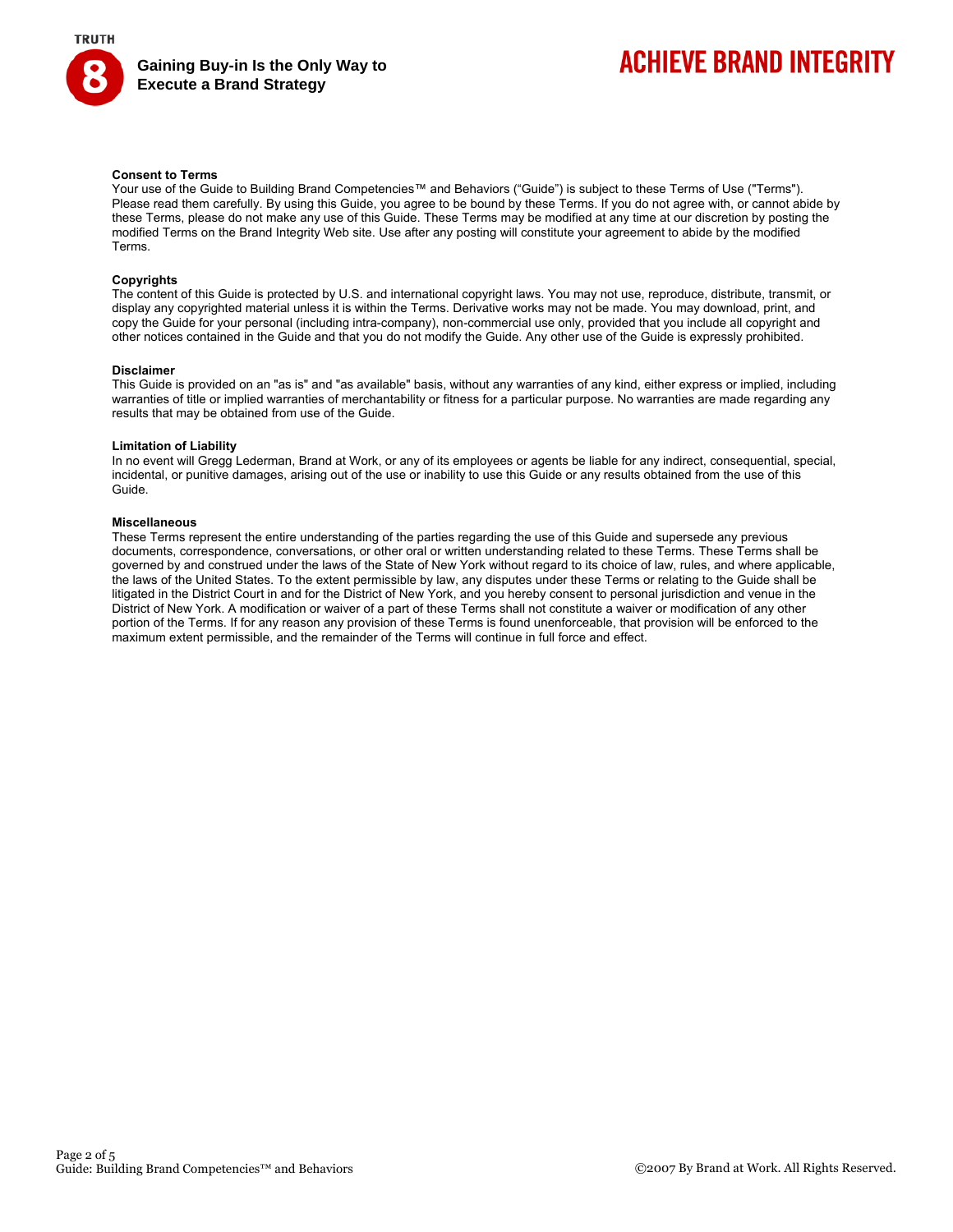

# **Guide: Building Brand Competencies™ and Behaviors**

## Part 1: **Overview**

It is leadership's responsibility to guide the definition of what successful performance looks like for each job in the company. Most of the time, the problem is that companies have strategies but don't know how to *do* them. Even if you have a good company strategy, it's probably not written at the job level. The process of building Brand Competencies<sup>™1</sup> and brand-driven behaviors<sup>2</sup> will leverage your strategy and help you pull out high-level behaviors that can be further defined at the job level.

It's important to take your company strategy from the 50,000-foot level down to line-ofsight behaviors so employees know what is expected of them in their day-to-day roles. Engaging, inspiring, and motivating employees should be the goal of every company when it comes to stimulating good or great performance. Defining Brand Competencies and organizing brand-driven behaviors within those competencies is the first step in this effort.

Building your company's Brand Lens concepts into performance expectations provides an opportunity to define what success looks like (for employees and your company) and to set realistic benchmarks for accountability; benchmarks your employees will actually want to be held accountable for. In addition, connecting behaviors to business impacts enables employees to understand how their performance has a direct influence on the company's bottom-line success, the work culture, and their personal development.

The key to successfully defining Brand Competencies and behaviors at the job level is to go through a peer development approach. You can find more information about integrating your brand strategy into a peer-developed performance success program in Truth 8 of the *Achieve Brand Integrity* book on pages 159 through 178. Also, a guide to building an Achieving Brand Integrity Performance Success program can be found at www.brandintegrity.com/truth8.

 $<sup>1</sup>$  Brand Competencies: the knowledge, skills, and abilities that describe how an employee can have the most impact on delivering</sup>

superior on-brand performance, which enhances success in achieving the company's goals and objectives.<br>  $2$  Brand-driven behaviors: Visible actions that bring a brand to life, while strengthening employee, partner, custom marketplace perceptions. Also called brand-based behaviors or on-brand behaviors.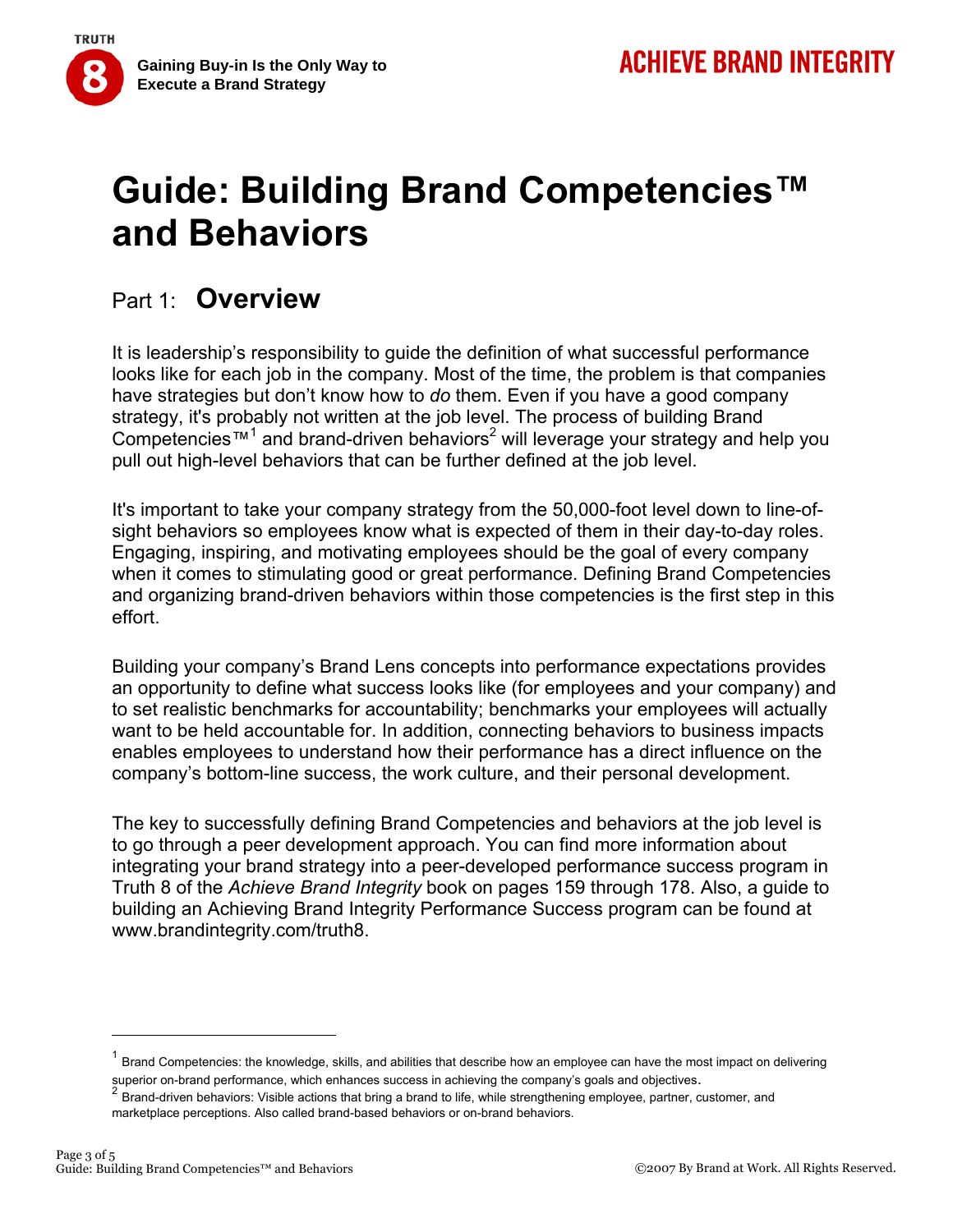

# **Guide: Building Brand Competencies™ and Behaviors**

## Part 2: **Creating a Master List of Behaviors**

## **Preparation**

- 1. Review the brand strategy<sup>3</sup> and Brand Lens concepts to gain an understanding of the full intentions of each concept — how they differ and what they mean.
- 2. Explore competencies and behaviors in your brand strategy:
	- **Competencies** are found in beliefs and benefits that were developed for each Brand Lens concept.
	- **Behaviors** come from the beliefs as well as the Continue, Stop, Start Behaviors for the organization.

Note: The Guide to Building and Operationally Defining a Brand Lens helped you through exercises for drafting beliefs, benefits, and behaviors to define the Brand Lens concepts for your company's brand strategy. This guide can be found at http://www.gregglederman.com/book-achieve-brand-integrity/. To successfully develop Brand Competencies and brand-based behaviors, it is imperative that you have operationally defined Brand Lens concepts.

## **Pulling Competencies from the Brand Lens**

- 1. Competencies will reference how employees should behave, but not specifically enough to be an actual behavior. You can think of them as behavioral sets to help in categorizing and brainstorming specific visible behaviors. Here is an example :
	- "We believe that customers should feel welcome when they enter our facility." This belief could help define what Amazing Customer Service means to an organization.
	- "Making customers feel welcome." This is too vague to be a behavior, but would make a great competency. It represents an area of behaviors that are needed to deliver Amazing Customer Service for this organization.
	- "Smile as customers walk through the door." This is how someone in the organization would demonstrate "making customers feel welcome."
		- Double-check to make sure that the competencies you are forming are general enough to apply across several job categories.<sup>4</sup>
		- Be careful of statements that are *too* vague to help in brainstorming. For example, "Deliver great customer service" doesn't get granular enough to add value and help to brainstorm and categorize behaviors.

**WARNING!** 

 $^3$  Brand strategy: The process of aligning what you say with what you do to positively influence what customers (and employees) think. (For more information, see page 19 of the *Achieve Brand Integrity* book.) A brand strategy contains defined business objectives, along with organizational beliefs and behaviors that lead to experiences for employees and customers.<br>4 Job category: A set of job positions that are at least somewhat similar in job responsibilities and very s

Competencies and brand-driven behaviors.